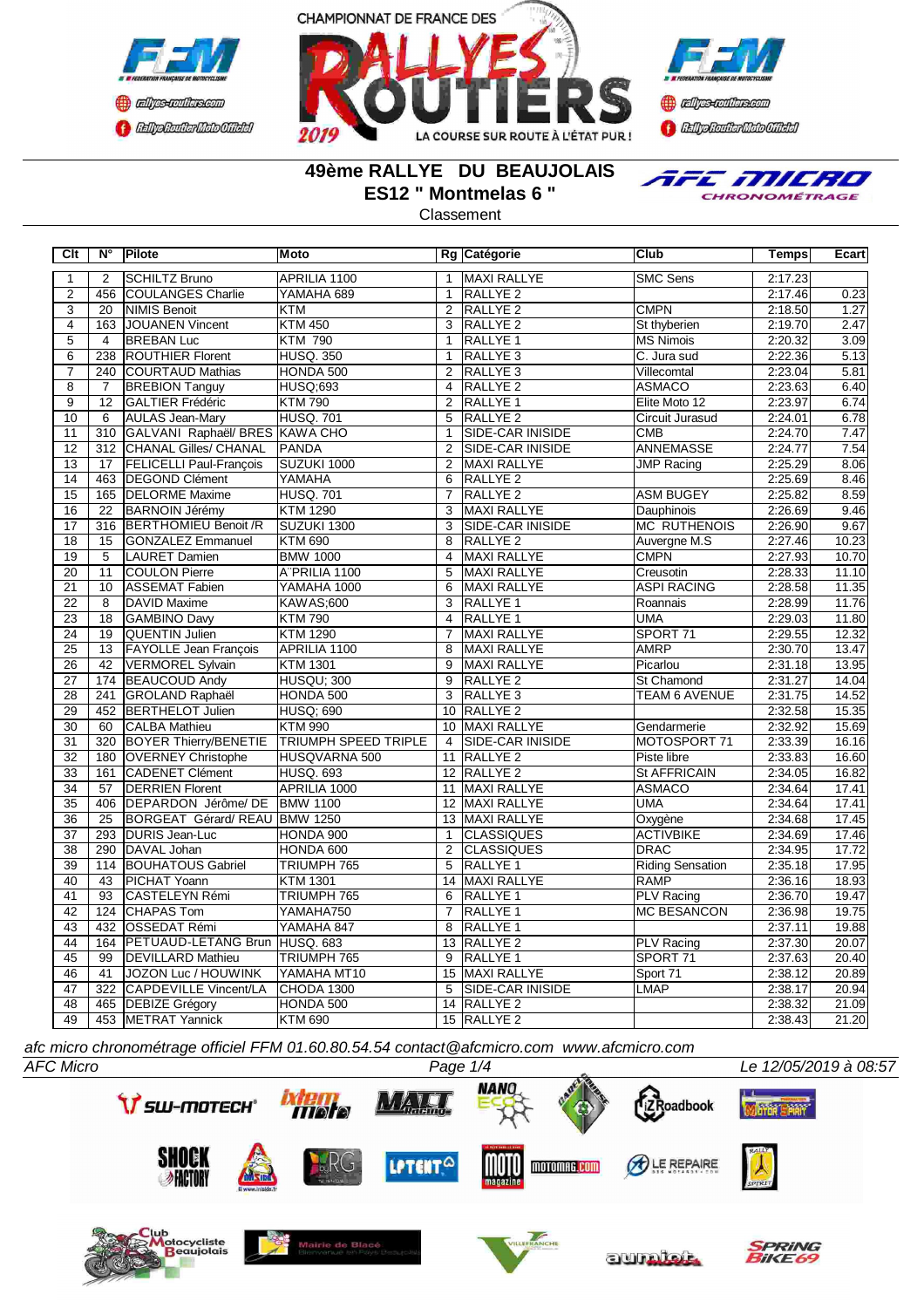





49ème RALLYE DU BEAUJOLAIS ES12 " Montmelas 6 " Classement



| $\overline{C}$ It | $\overline{\mathsf{N}^{\circ}}$ | Pilote                            | <b>Moto</b>       |                 | Rg Catégorie            | Club                   | <b>Temps</b> | Ecart |
|-------------------|---------------------------------|-----------------------------------|-------------------|-----------------|-------------------------|------------------------|--------------|-------|
| 50                | 435                             | <b>CONSTANTIN Yves</b>            | <b>KAWA 948</b>   |                 | 10 RALLYE 1             | <b>UMAIN</b>           | 2:39.49      | 22.26 |
| $\overline{51}$   | 420                             | <b>BERNARD</b> Thibaut            | YAMAHA 850        |                 | 11 RALLYE 1             | <b>UMA</b>             | 2:39.53      | 22.30 |
| 52                | $\overline{306}$                | <b>MARTIN Alexandre</b>           | 900 BR            | 3               | <b>CLASSIQUES</b>       | <b>MC VILLARS</b>      | 2:39.84      | 22.61 |
| 53                | 28                              | <b>PEYROT Cyril</b>               | <b>KTM 1200</b>   | 16              | MAXI RALLYE             | Boussaquin             | 2:40.08      | 22.85 |
| $\overline{54}$   | $\overline{96}$                 | <b>BUISSON Luc</b>                | TRIUMPH 675       | 12              | <b>RALLYE 1</b>         | MOT SP 71              | 2:40.22      | 22.99 |
| 55                | 21                              | MAUREL Eric                       | APRILIA 1000      | 17              | MAXI RALLYE             | Sénas Durance          | 2:40.48      | 23.25 |
| 56                | 315                             | LEPAGE Pauline/ LEPAG YAMAHA 1000 |                   | 6               | <b>SIDE-CAR INISIDE</b> | MC <sub>2</sub> A      | 2:40.52      | 23.29 |
| 57                | $\overline{317}$                | <b>BACON Franck/CHOPAR</b>        | KTM CH.1190       | $\overline{7}$  | <b>SIDE-CAR INISIDE</b> | Creusotin              | 2:40.73      | 23.50 |
| $\overline{58}$   | 403                             | <b>CHOULIER Cédric</b>            | HONDA 998         |                 | 18 MAXI RALLYE          |                        | 2:40.81      | 23.58 |
| 59                | 94                              | <b>LARUE Gilles</b>               | YAMAHA 850        |                 | 13 RALLYE 1             | <b>CAROLE MC</b>       | 2:40.93      | 23.70 |
| 60                | 244                             | <b>PARUSSINI Rudy</b>             | <b>HUSQ. 350</b>  | $\overline{4}$  | <b>RALLYE 3</b>         | <b>St Chamond</b>      | 2:40.96      | 23.73 |
| 61                | 430                             | RIZZO Jérémy                      | YAMAHA            | 14              | <b>RALLYE 1</b>         |                        | 2:41.03      | 23.80 |
| 62                | $\overline{16}$                 | <b>MENERET Florian</b>            | APRILIA 1100      | $\overline{19}$ | <b>MAXI RALLYE</b>      | <b>UM AIN</b>          | 2:41.06      | 23.83 |
| 63                | 33                              | <b>GRANDJEAN Jacques</b>          | SUZUKI 1000       | 20              | <b>MAXI RALLYE</b>      | DUC;CL;FR;             | 2:41.74      | 24.51 |
| 64                | $\overline{97}$                 | <b>BRUN Eudes</b>                 | TRIUMPH 675       |                 | 15 RALLYE 1             | Motosport 71           | 2:42.99      | 25.76 |
| 65                | 47                              | KOELBLEN Marc                     | <b>KTM 990</b>    | 21              | MAXI RALLYE             | <b>DRAC</b>            | 2:43.50      | 26.27 |
| 66                | 116                             | <b>DEWAS Albert</b>               | HONDA 800         |                 | 16 RALLYE 1             | <b>MC VILLECOMTAL</b>  | 2:43.82      | 26.59 |
| 67                | 113                             | <b>GROSSE Johann</b>              | YAMAHA 850        | 17              | <b>RALLYE 1</b>         | Moto team 95           | 2:43.97      | 26.74 |
| 68                | 409                             | <b>OLSCHEWSKI William</b>         | <b>BMW 1000</b>   | $\overline{22}$ | <b>MAXI RALLYE</b>      |                        | 2:44.60      | 27.37 |
| 69                | 426                             | <b>SARBONI Julien / TRCOT</b>     | SUZUKI 749        | $\overline{18}$ | <b>RALLYE 1</b>         | Prévention             | 2:45.47      | 28.24 |
| $\overline{70}$   | 54                              | <b>DEBURCK Philippe</b>           | <b>KTM 1050</b>   | 23              | <b>MAXI RALLYE</b>      | <b>VERRIERES</b>       | 2:45.70      | 28.47 |
| 71                | 120                             | <b>LEGER Pascal</b>               | TRIUMPH 675       | $\overline{19}$ | <b>RALLYE 1</b>         | <b>RM Creusotin</b>    | 2:46.65      | 29.42 |
| 72                | 332                             | <b>BOUDIER Christophe/ M</b>      | <b>VOAN 996</b>   | 8               | <b>SIDE-CAR INISIDE</b> | <b>MC PAU ARNOS</b>    | 2:46.66      | 29.43 |
| 73                | 104                             | <b>PREUDHOMME Benjami</b>         | SUZUKI 750        | 20              | RALLYE <sub>1</sub>     | <b>Circuit Carole</b>  | 2:46.85      | 29.62 |
| $\overline{74}$   | 450                             | MICHEL J.Christian                | <b>KTM 690</b>    |                 | 16 RALLYE 2             | <b>UMA</b>             | 2:46.99      | 29.76 |
| 75                | 123                             | MOREAU Loane                      | TRIUMPH 675       | 21              | RALLYE <sub>1</sub>     | Armagnac               | 2:47.47      | 30.24 |
| 76                | 235                             | JARNAC Thomas                     | <b>KTM 373</b>    | 5               | <b>RALLYE 3</b>         | <b>DUCATI CLUB</b>     | 2:48.65      | 31.42 |
| $\overline{77}$   | 434                             | <b>GUERRIN Jérémy</b>             | TRIUMPH 678       | $\overline{22}$ | <b>RALLYE 1</b>         |                        | 2:49.64      | 32.41 |
| $\overline{78}$   | 457                             | <b>COMBES Emmanuel</b>            | <b>KTM 690</b>    | 17              | <b>RALLYE 2</b>         | Oxygène                | 2:49.69      | 32.46 |
| 79                | 105                             | SIMONNET Hervé                    | YAMAHA 850        |                 | 23 RALLYE 1             | <b>CORRC</b>           | 2:50.07      | 32.84 |
| 80                | 130                             | <b>BAUMGARTNER Jérôme</b>         | YAMAHA 847        | 24              | <b>RALLYE 1</b>         | <b>Passion Vitesse</b> | 2:50.33      | 33.10 |
| 81                | 318                             | <b>COUDERC Gilles/COUD</b>        | YAMAHA 1200       | $\overline{9}$  | SIDE-CAR INISIDE        | Villecomtal            | 2:50.36      | 33.13 |
| 82                | 162                             | DUPUIS Valéryane                  | <b>KAWA 650</b>   | 18              | RALLYE <sub>2</sub>     | <b>DRAC</b>            | 2:51.18      | 33.95 |
| 83                | 109                             | <b>FRANCOIS Nicolas</b>           | HONDA 600         |                 | 25 RALLYE 1             | <b>GREZAC</b>          | 2:52.15      | 34.92 |
| $\overline{84}$   | 402                             | <b>FORNI Mathieu</b>              | <b>TRIUM. 955</b> | $\overline{24}$ | <b>MAXI RALLYE</b>      |                        | 2:52.32      | 35.09 |
| 85                | 233                             | <b>COLLIOT Philippe</b>           | HONDA 500         | 6               | RALLYE <sub>3</sub>     | Avenir Moto            | 2:52.79      | 35.56 |
| 86                | 175                             | <b>CAILLOT Eric</b>               | YAMAHA 689        | 19              | <b>RALLYE 2</b>         | <b>RM Creusotin</b>    | 2:53.02      | 35.79 |
| 87                | 302                             | <b>LETHENET Cyrille</b>           | YAMAHA 240        | $\overline{4}$  | <b>CLASSIQUES</b>       | <b>St CHAMOND</b>      | 2:53.30      | 36.07 |
| 88                | 424                             | <b>BOISSERIE Philippe</b>         | APRILIA 1100      | $\overline{25}$ | <b>MAXI RALLYE</b>      |                        | 2:53.55      | 36.32 |
| 89                | 493                             | BROUDER Pol/SABOT V CHODA 1300    |                   |                 | 10 SIDE-CAR INISIDE     |                        | 2:53.86      | 36.63 |
| 90                | 462                             | <b>FELLMANN Eddy</b>              | <b>KTM 690</b>    |                 | 20 RALLYE 2             |                        | 2:53.87      | 36.64 |
| $\overline{91}$   | 303                             | <b>CRESCENZO Sébastien</b>        | HONDA 900         | 5               | <b>CLASSIQUES</b>       | Mot.sport 71           | 2:54.48      | 37.25 |
| 92                | 168                             | <b>STEPHAN Pierre</b>             | <b>KTM 690</b>    | 21              | RALLYE <sub>2</sub>     | MC FLEUR DE LYS        | 2:54.90      | 37.67 |
| 93                | 425                             | <b>AULAS Cyril</b>                | <b>KTM 939</b>    | 26              | RALLYE <sub>1</sub>     |                        | 2:55.93      | 38.70 |
| 94                | 416                             | <b>BAUDIN Guilhem</b>             | <b>KTM990</b>     | 26              | <b>MAXI RALLYE</b>      |                        | 2:56.76      | 39.53 |
| 95                | 404                             | <b>DOUX Vincent</b>               | APRILLA 1000 RSV  | 27              | MAXI RALLYE             |                        | 2:57.28      | 40.05 |
| 96                | 44                              | <b>BASELLO Florent</b>            | HONDA 1000        | 28              | MAXI RALLYE             | <b>CORRC</b>           | 2:57.65      | 40.42 |
| 97                | 261                             | <b>COUDURIER Thierry</b>          | YAMAHA 350        | $\mathbf{1}$    | <b>ANCIENNES</b>        | Arbusigny              | 2:58.81      | 41.58 |
| 98                | $\overline{472}$                | <b>BERGER Yanis</b>               | YAMAHA 125        | $\overline{7}$  | <b>RALLYE 3</b>         |                        | 3:00.28      | 43.05 |

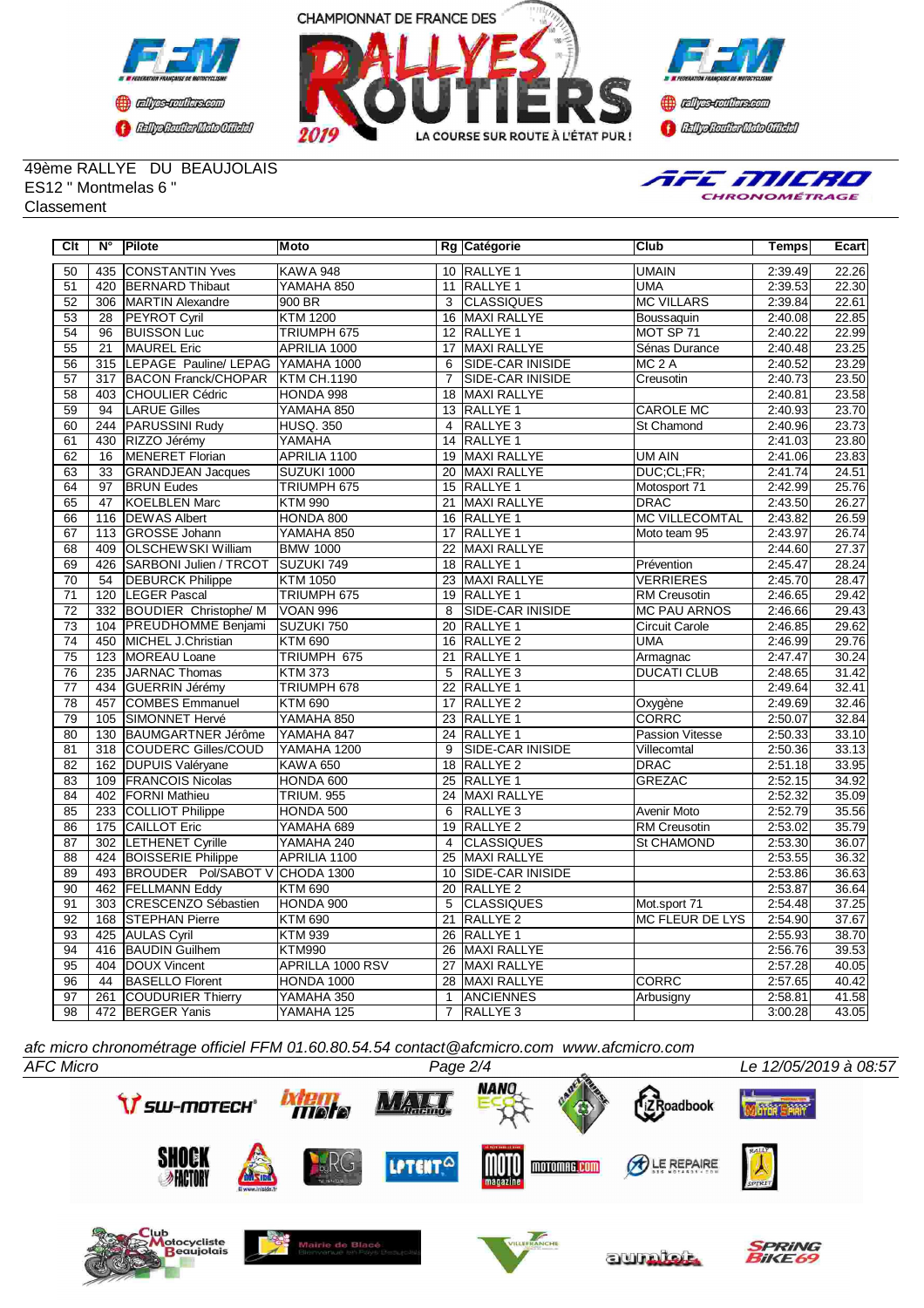





49ème RALLYE DU BEAUJOLAIS ES12 " Montmelas 6 " Classement



| Clt | N°  | Pilote                       | Moto               |                | Rg Catégorie             | lClub                 | <b>Temps</b> | Ecart   |
|-----|-----|------------------------------|--------------------|----------------|--------------------------|-----------------------|--------------|---------|
| 99  | 428 | <b>BARTOLO Cédric</b>        | TRIUMPH 660        | 27             | <b>RALLYE 1</b>          |                       | 3:00.67      | 43.44   |
| 100 | 107 | MATHIEU Sylvain              | SUZUKI 750         |                | 28 RALLYE 1              | MOTOSPORT 71          | 3:00.83      | 43.60   |
| 101 | 236 | <b>CRESCENCIO Pédro</b>      | <b>KAWA 200</b>    | 8              | <b>RALLYE 3</b>          | <b>ASMACO</b>         | 3:00.93      | 43.70   |
| 102 | 167 | MOLINET Denis                | <b>KAWA 650</b>    | 22             | RALLYE <sub>2</sub>      | MC Dauphinois         | 3:01.54      | 44.31   |
| 103 | 401 | FONTESSE Sébastien           | <b>KTM 990</b>     | 29             | <b>MAXI RALLYE</b>       |                       | 3:03.70      | 46.47   |
| 104 | 311 | GUILHOT Frédéric/ FAN        | TRIUMPH 955        | 11             | <b>ISIDE-CAR INISIDE</b> | GUID: VELLAV          | 3:03.70      | 46.47   |
| 105 | 291 | <b>THEILLAC Thierry</b>      | DUCATI 900         | 6              | <b>CLASSIQUES</b>        | Angoumoisin           | 3:03.80      | 46.57   |
| 106 | 329 | CHOIN A./ BORDAS Patr        | CHODA 1000         | 12             | <b>ISIDE-CAR INISIDE</b> | <b>UM AUBE</b>        | 3:03.86      | 46.63   |
| 107 | 410 | <b>ROUX Nicolas</b>          | <b>KTM 1290</b>    | 30             | <b>MAXI RALLYE</b>       | <b>CMB</b>            | 3:04.00      | 46.77   |
| 108 | 234 | <b>ZABRONIECKA Sylvie</b>    | <b>KTM 390</b>     | 9              | <b>RALLYE 3</b>          | <b>Avenir Moto</b>    | 3:04.34      | 47.11   |
| 109 | 91  | <b>GRATIOT Caroline</b>      | HONDA 600          | 29             | <b>RALLYE 1</b>          | <b>ASPI RACING</b>    | 3:06.08      | 48.85   |
| 110 | 172 | <b>SCHMUCK Patrick</b>       | YAMAHA 530         | 23             | <b>RALLYE 2</b>          | UM Marne              | 3:07.35      | 50.12   |
| 111 | 292 | <b>IFORTIN Eric</b>          | <b>BMW 1000</b>    | $\overline{7}$ | <b>CLASSIQUES</b>        | <b>MOTO NATURE D'</b> | 3:09.79      | 52.56   |
| 112 | 173 | MESSEGHEM Christian          | <b>KAWA 650</b>    |                | 24 RALLYE 2              | Comminge              | 3:10.74      | 53.51   |
| 113 | 55  | <b>LAMOUR Marc</b>           | HONDA 1100         | 31             | <b>MAXI RALLYE</b>       | Val Seine 76          | 3:12.51      | 55.28   |
| 114 | 304 | MENARD Frédéric              | KAWA KLR 650       | 8              | <b>CLASSIQUES</b>        | <b>TP 55</b>          | 3:13.14      | 55.91   |
| 115 | 251 | <b>GERMANIQUE Pascal</b>     | KTM 390 DUKE       | 10             | <b>RALLYE 3</b>          | <b>IMC VERO</b>       | 3:18.83      | 1:01.60 |
| 116 | 492 | <b>GILLARD Laurent/GUETT</b> | SUZUKI 1400        | 13             | <b>SIDE-CAR INISIDE</b>  | <b>UMA</b>            | 3:19.15      | 1:01.92 |
| 117 | 422 | <b>FOURNIER Martial</b>      | SUZUKI 750         | 30             | <b>RALLYE 1</b>          |                       | 3:25.48      | 1:08.25 |
| 118 | 169 | MANEUF Serge                 | <b>KTM 640</b>     | 25             | <b>RALLYE 2</b>          | AM <sub>S</sub>       | 3:28.27      | 1:11.04 |
| 119 | 413 | <b>GALEN Jason</b>           | TRIUMPH 1050       | 32             | <b>MAXI RALLYE</b>       |                       | 3:31.25      | 1:14.02 |
| 120 | 319 | GUGLIELMI Séverine / B       | HONDA 829          | 14             | SIDE-CAR INISIDE         | MC AIX en PRO         | 3:41.00      | 1:23.77 |
| 121 | 245 | LEMASSON Julien              | HONDA 500          | 11             | <b>RALLYE 3</b>          | Oxygène               | 3:51.15      | 1:33.92 |
| 122 | 476 | DAVID Isabelle               | YAM; 125           | 12             | RALLYE <sub>3</sub>      | <b>CMPNDA</b>         | 4:14.59      | 1:57.36 |
| 123 | 473 | <b>BERGER Aymeric</b>        | <b>APRILIA 125</b> |                | 13 RALLYE 3              |                       | 4:53.19      | 2:35.96 |
| 124 | 296 | <b>PIGEAT Richard</b>        | DUCATI 900         | 9              | <b>CLASSIQUES</b>        | Creusotin             | 5:38.67      | 3:21.44 |

## **Non-Partants**

| 30  | MOTTAZ Rémi                 | HONDA 1300       | <b>MAXI RALLYE</b>       | <b>IMBG MOTO</b>     |
|-----|-----------------------------|------------------|--------------------------|----------------------|
| 31  | <b>IPOTIER Guillaume</b>    | DUCATI 1260      | <b>MAXI RALLYE</b>       | <b>IMS Nimois</b>    |
| 37  | <b>INOVET Thibaut</b>       | <b>KTM</b>       | <b>MAXI RALLYE</b>       | Dauphinois           |
| 58  | BOURGEOIS Frédéric          | <b>KTM 1290</b>  | <b>MAXI RALLYE</b>       | <b>IMC Carole</b>    |
| 100 | <b>WILK Stéphane</b>        | TRIUMPH 675      | <b>RALLYE 1</b>          | Villecomtal          |
| 101 | <b>BACCA Ricardo</b>        | SUZUKI 750       | <b>RALLYE 1</b>          | passion Vitesse      |
|     | 115 <b>IDELACROIX Alain</b> | TRIUMPH 765      | <b>RALLYE 1</b>          | <b>ISTANISLAS MC</b> |
| 176 | <b>ICOMOGLIO John</b>       | KTM 300          | <b>RALLYE 2</b>          | <b>CMB</b>           |
| 177 | <b>BONFILS Jérémy</b>       | <b>KTM 690</b>   | <b>RALLYE 2</b>          | IMC VILLARS/ECO      |
|     | 262 ZABRONIECKA Joël        | <b>KAWA 400</b>  | <b>ANCIENNES</b>         | Avenir Moto          |
| 309 | <b>HAULTCOEUR Thibaud</b>   | <b>HONDA 750</b> | ICLASSIQUES              | Chablis M.Verte      |
| 400 | <b>ITERRIER Laurent</b>     | YAMAHA 1000      | <b>MAXI RALLYE</b>       |                      |
| 408 | <b>ITRICOT Roland</b>       | <b>BMW 1200</b>  | <b>MAXI RALLYE</b>       | Section moto Lille   |
| 460 | <b>ILECOURT Thibault</b>    | YAMAHA 600       | <b>IRALLYE 2</b>         |                      |
| 483 | <b>IGILLARD Quentin</b>     | KAWAS 650        | <b>ANCIENNES</b>         | <b>IUMA</b>          |
|     | 494 LAVILLE Renaud/LAVILL   | <b>ACM 1000</b>  | <b>ISIDE-CAR INISIDE</b> |                      |

# **Sous réserve d'homologation par le jury**